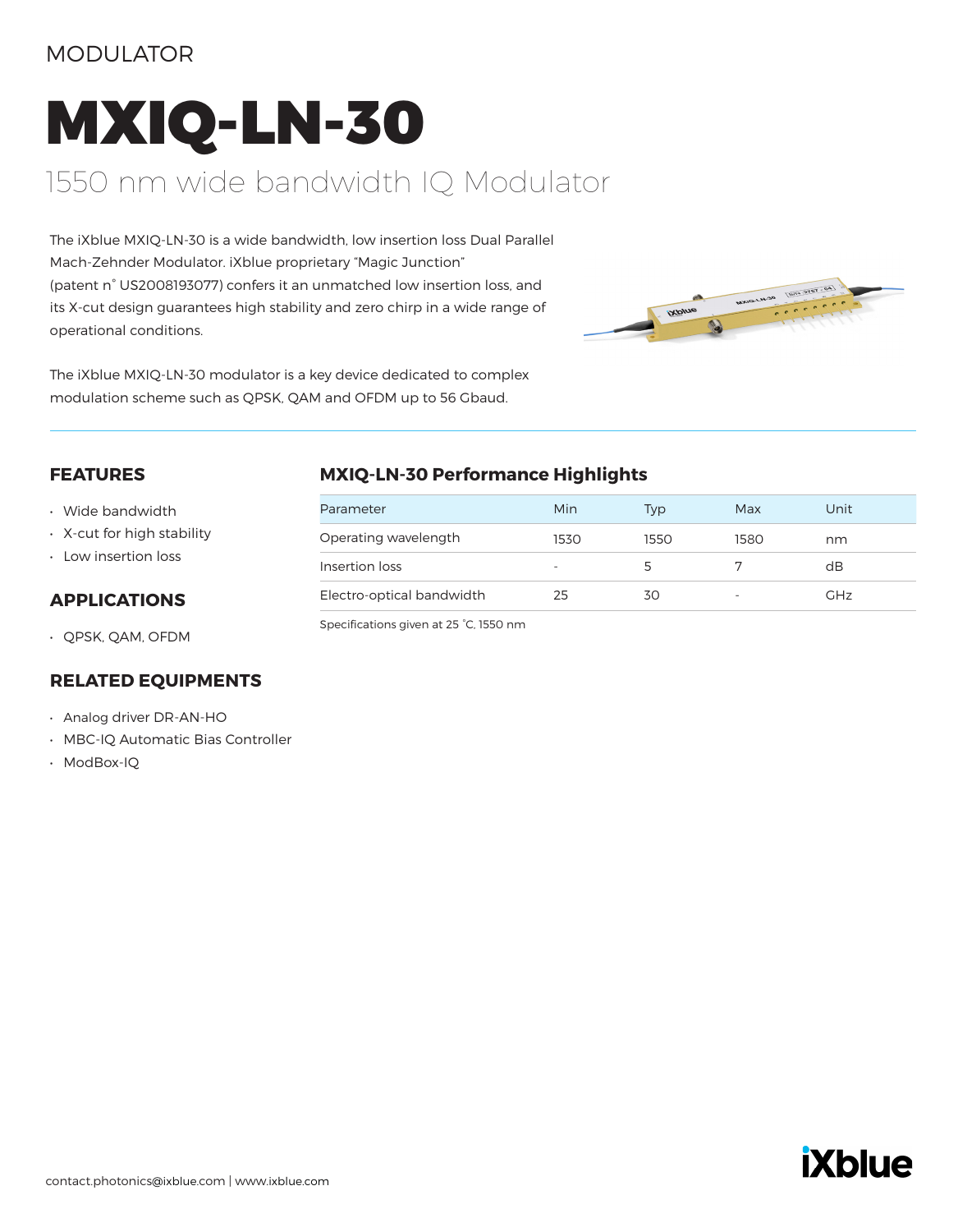## MXIQ-LN-30

#### **Electrical Characteristics**

| Parameter                         | Symbol                                                                              | Condition                 | <b>Min</b>               | Typ   | Max                      | Unit       |
|-----------------------------------|-------------------------------------------------------------------------------------|---------------------------|--------------------------|-------|--------------------------|------------|
| Electro-optical bandwidth         | $S_{21}$                                                                            | RF electrodes, from 2 GHz | 25                       | 30    | $\overline{\phantom{a}}$ | <b>GHz</b> |
| Ripple $S_{21}$                   | $\Delta S_{21}$                                                                     | RF electrodes             |                          | O.5   |                          | dB         |
| Electrical return loss            | $S_{11}$                                                                            | RF electrodes, 0 - 25 GHz | ٠                        | $-12$ | $-10$                    | dB         |
| $Vπ$ RF @50 kHz                   | $\mathsf{V}\pi_{\scriptscriptstyle\mathrm{RF}\,50\,\scriptscriptstyle\mathrm{kHz}}$ | RF, & RF, electrodes      |                          | 5.5   | 7                        | V          |
| $V$ π DC <sub>12</sub> electrodes | $V\pi$ <sub>DC 1,2</sub>                                                            | DC, & DC, electrodes      | $\overline{\phantom{a}}$ | 7     | 7.5                      | V          |
| $Vπ DCz$ electrodes               | $V\pi_{DC3}$                                                                        | $DCz$ electrodes          | $\overline{\phantom{a}}$ | 9     | 12                       | V          |
| Impedance matching                | $Z_{_{\text{in-RF}}}$                                                               |                           | $\overline{\phantom{a}}$ | 50    | $\overline{\phantom{a}}$ | Ω          |
| DC input impedance                | $Z_{\text{in-DC}}$                                                                  | $\overline{\phantom{a}}$  |                          |       | $\overline{\phantom{a}}$ | $M\Omega$  |

#### **Optical Characteristics**

| Parameter            | Symbol                   | Condition                | Min                      | <b>Typ</b>                   | Max    | Unit                     |
|----------------------|--------------------------|--------------------------|--------------------------|------------------------------|--------|--------------------------|
| Crystal              | $\overline{\phantom{0}}$ | $\overline{\phantom{0}}$ |                          | Lithium Niobate X-Cut Y-Prop |        |                          |
| Operating wavelength |                          | $\overline{\phantom{a}}$ | 1530                     | 1550                         | 1580   | nm                       |
| Insertion loss       | IL                       | Without connectors       | $\overline{\phantom{a}}$ | 5                            |        | dB                       |
| Optical return loss  | <b>ORL</b>               | $\overline{\phantom{a}}$ | -40                      | -45                          | -40    | dB                       |
| Chirp                | α                        | $\overline{\phantom{a}}$ | $-O.1$                   | O                            | $-O.1$ | $\overline{\phantom{a}}$ |

All specifications given at 25 °C, 1550 nm, unless differently specified.

#### **Absolute Maximum Ratings**

Stresses in excess of the absolute maximum ratings can cause permanent damage to the device. These are absolute stress ratings only. Functional operation of the device is not implied at these or any other conditions in excess of those given in the operational sections of the data sheet. Exposure to absolute maximum ratings for extended periods can adversely affect device reliability.

| Parameter             | Symbol     | Min                      | Max   | Unit      |
|-----------------------|------------|--------------------------|-------|-----------|
| RF input power        | $EP_{in}$  | $\overline{\phantom{a}}$ | 28    | dBm       |
| <b>Bias Voltage</b>   | $V_{bias}$ | $-20$                    | $+20$ |           |
| Optical input power   | $OP_{in}$  | $\overline{\phantom{a}}$ | 20    | dBm       |
| Operating temperature | ОT         |                          | $+70$ | $\hat{C}$ |
| Storage temperature   | <b>ST</b>  | -40                      | $+85$ | °⊂        |
|                       |            |                          |       |           |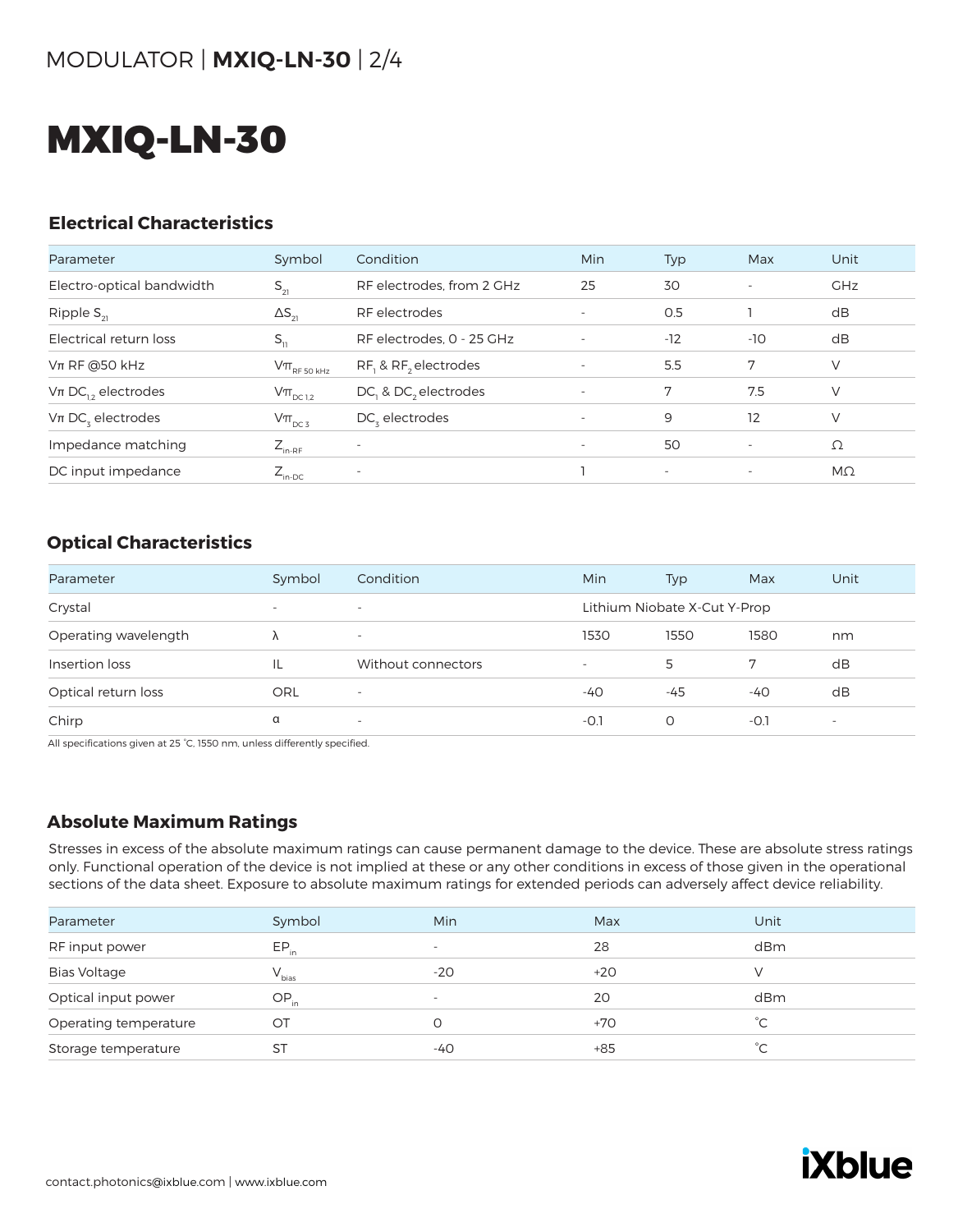## MXIQ-LN-30

Typical Curve S $_{\rm z_{1}}$ & S $_{\rm n}$  from RF $_{\rm r}$  Elec-



Typical Curve  $S_{21}$  &  $S_{11}$  from RF<sub>2</sub> Electrode